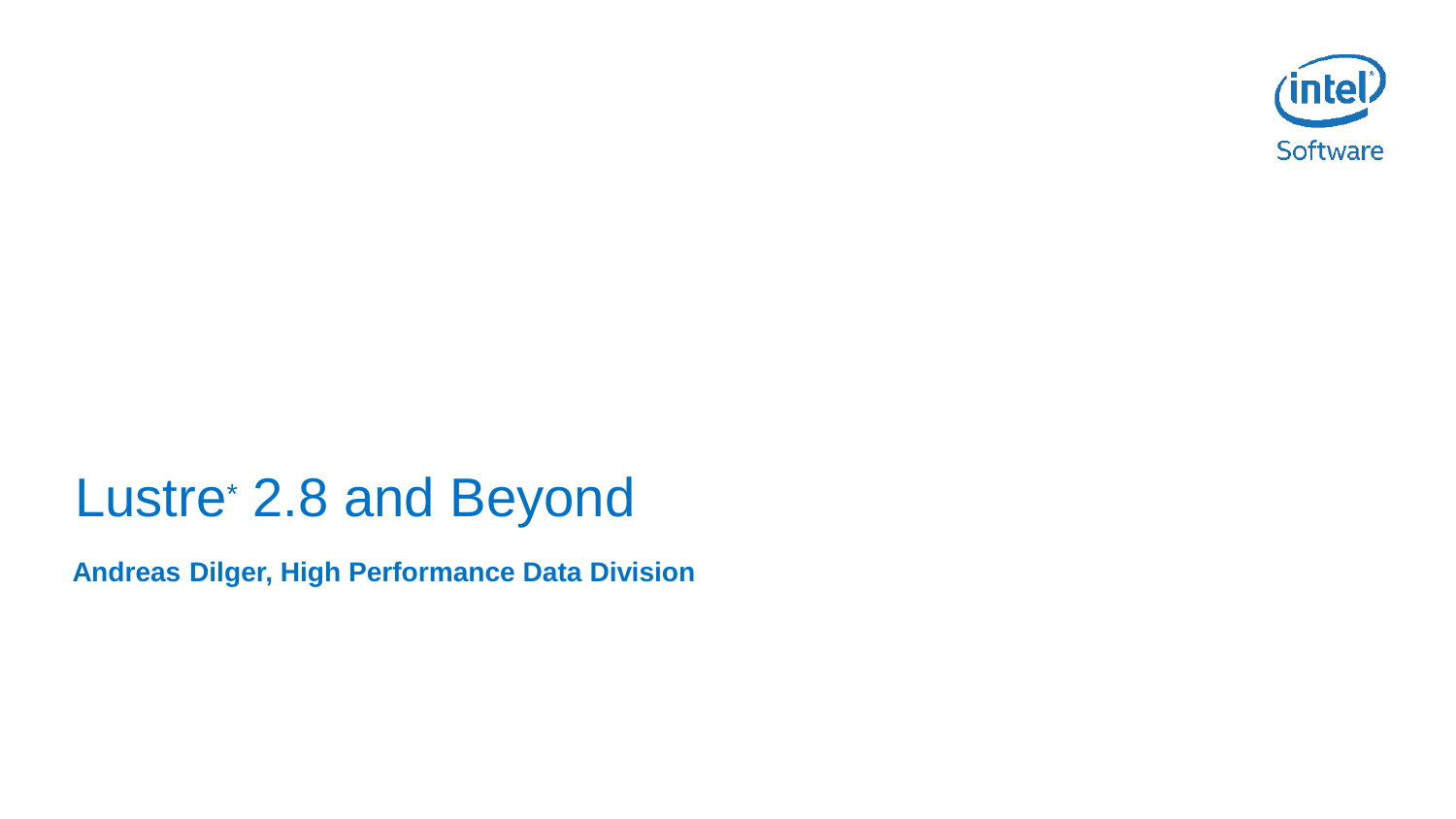## Development Process Changes

Features are not necessarily be tied to specific releases

• Versions and features listed here are only targets and not guaranteed

Feature/component landings will be more "all or nothing"

- Still possible to land independent functional parts of a feature
- Avoids landing only a few (otherwise useless) patches of a feature

More focus on testing patch series before landing

• Whole patch series to be landed via merge commit after testing

Improved focus on documentation, comments, man pages

• Make the code easier to understand and maintain in the future

Softwai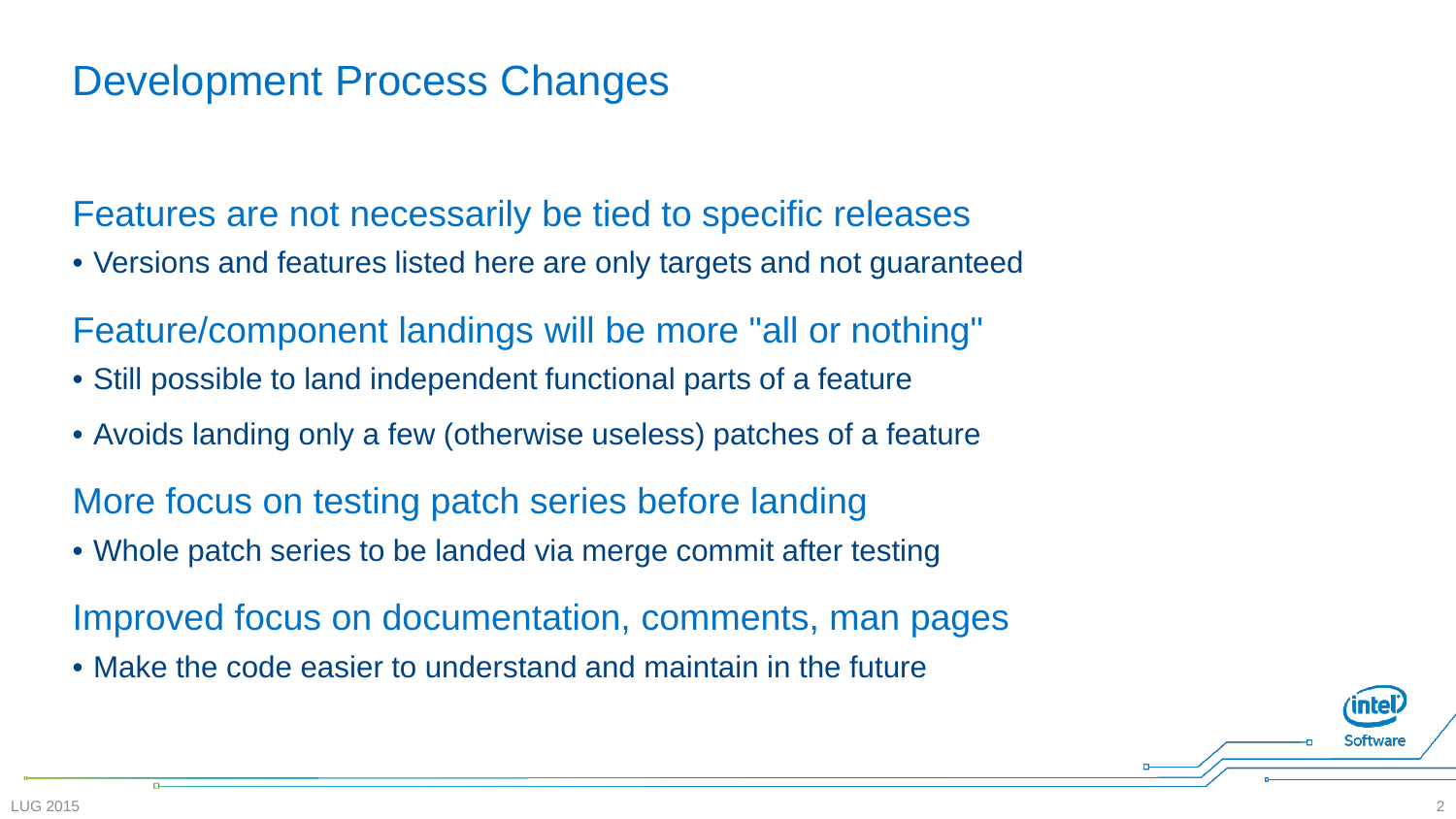## Overview of Features

#### Features at or near completion

- LFSCK Phase 4 Performance Improvements
- DNE Phase 2 Striped Directories Asynchronous Commits
- Client IO Simplification and Speedup

#### Features starting early development

- Multiple metadata-modifying RPCs (multi-slot last\_rcvd)
- First generation Intel Omni Path Fabric / Dynamic LNet Configuration 2
- ZFS\* Enhancements
- Protocol Documentation
- Data on MDT Prototype (DoM)
- Progressive File Layout Prototype (PFL)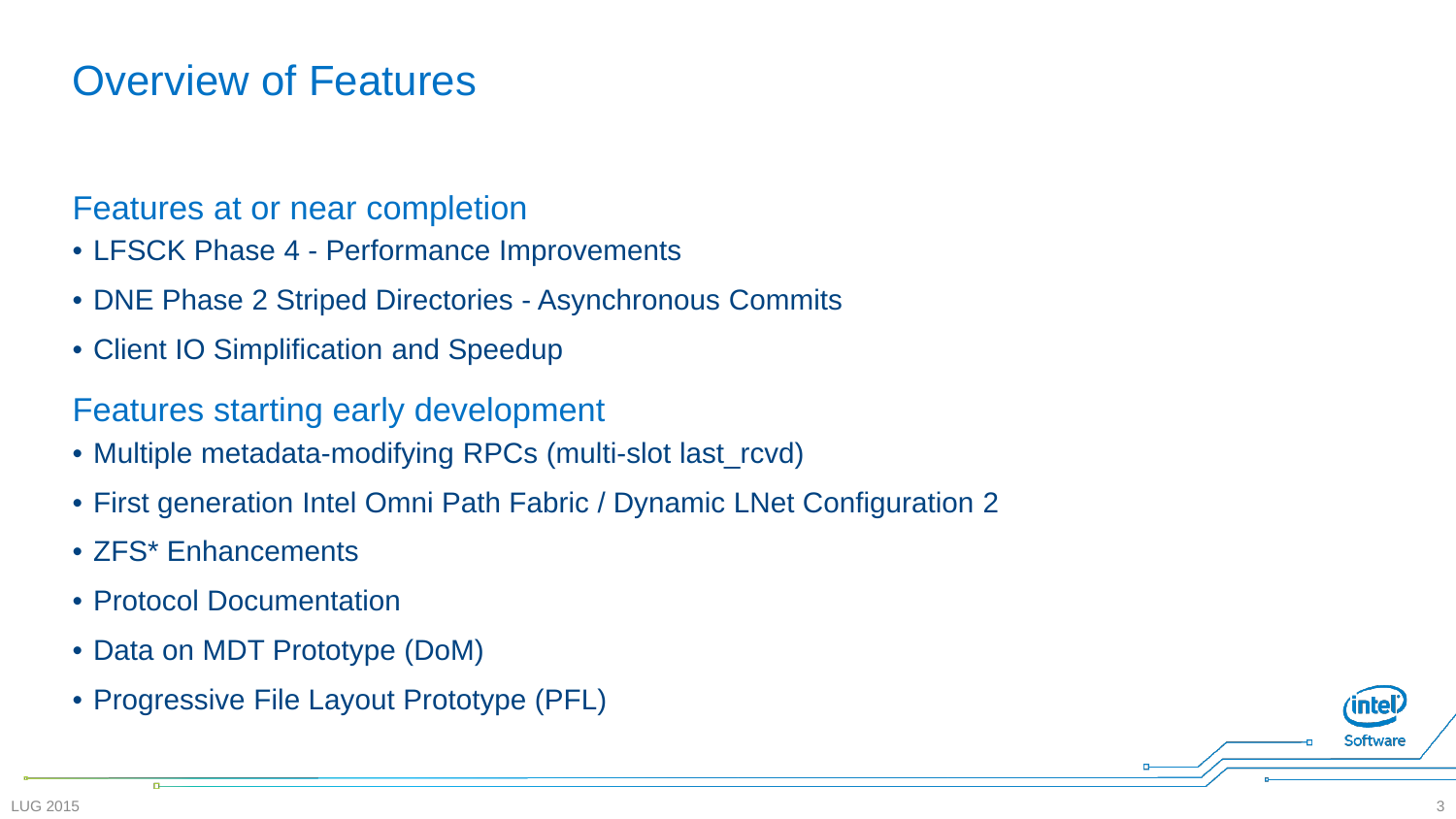# LFSCK Phase 4 (Intel/OpenSFS 2.8)

### LFSCK performance improvements (Phase 4)

- Improve object iteration, don't load objects unnecessarily
- Avoid a full scrub if only a few objects are found inconsistent
	- Tunable, launch full scrub if more than 60 errors within 60s
- Limit DLM locking to only affected name instead of whole directory
- Predict locking based on recent history
	- LFSCK doesn't lock by default, only lock & reverify on inconsistency
	- If errors recently seen LFSCK locks objects before doing checks
- Improved logging of LFSCK-detected inconsistencies

#### LFSCK Phase 4 is the final phase of this project

[http://wiki.opensfs.org/images/3/3c/LFSCK\\_Performance\\_SolutionArchitecture.pdf](http://wiki.opensfs.org/images/3/3c/LFSCK_Performance_SolutionArchitecture.pdf)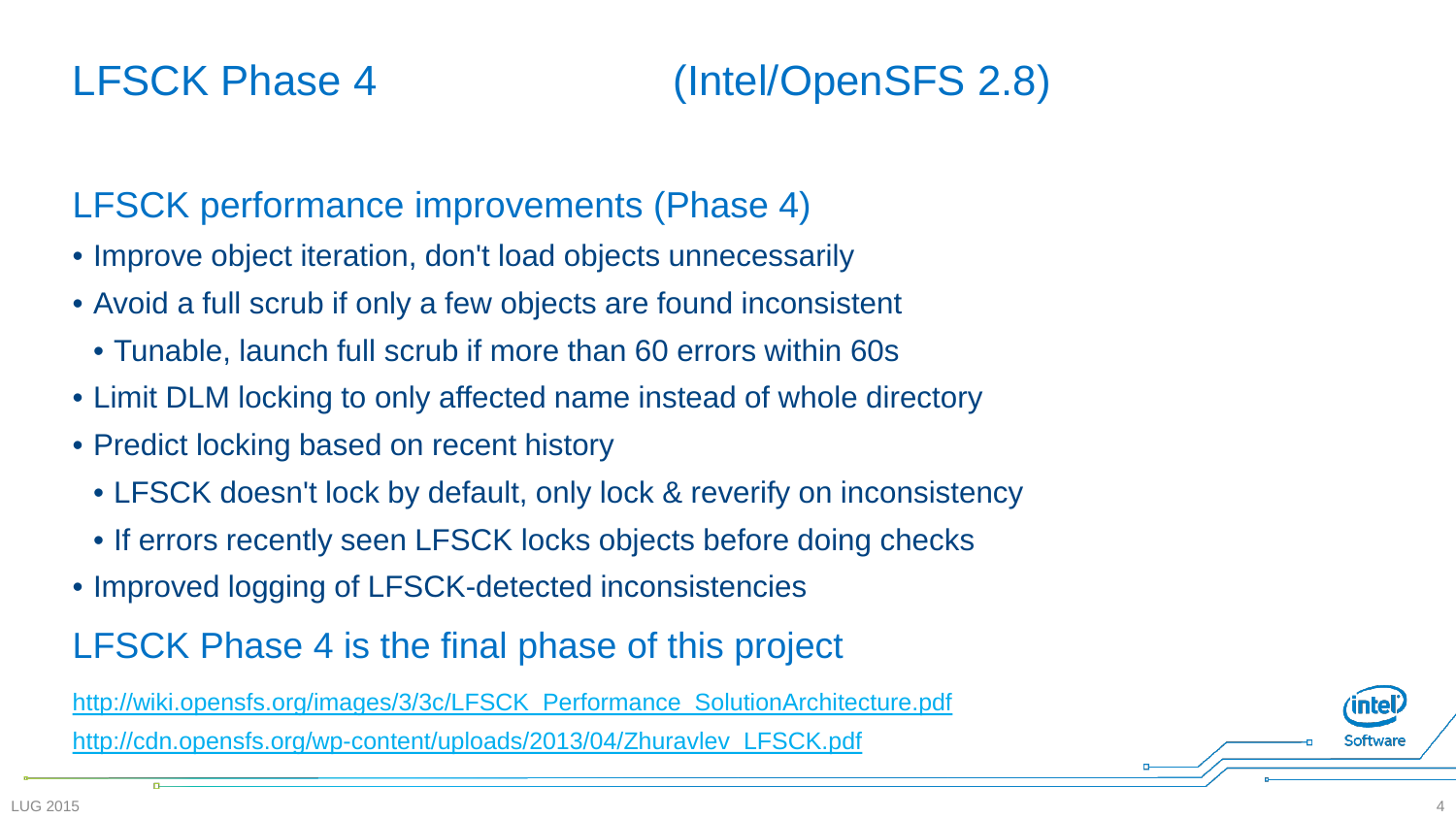# DNE Phase 2 Striped Directories (Intel/OpenSFS 2.8)

#### Spread a single directory across multiple MDTs

- Reduce contention, improve performance for large directories
- Directory layout + name hash locates slave MDT directory entry
- Directory shard on each MDT independent (lock, lookup, modify)
- Inode created on the same MDT as name entry
- Tool to migrate directories from one MDT to another

#### DNE Phase 2 Async Commits is the final phase of this project

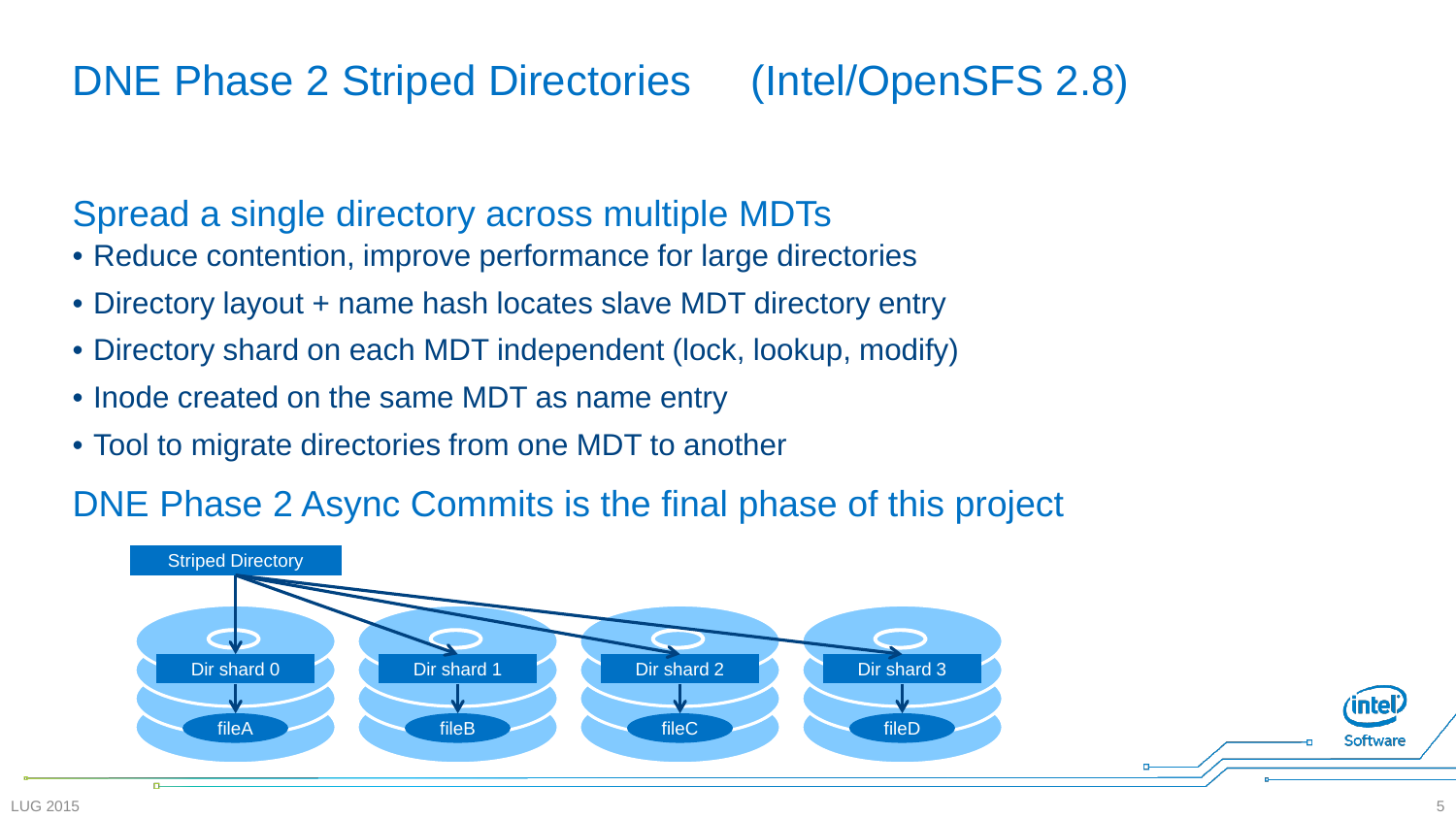# DNE 2 Asynchronous Commit (Intel/OpenSFS 2.8)

Change *within* MDT (mkdir, rmdir, rename) **never** synchronous DNE remote/striped directory create synchronous in 2.4-2.7

- Cross-MDT rename() or link() weren't working (returned -EXDEV)
- Async commit implements distributed DNE recovery
- Each target (master/slave) writes a full redo log of all updates
- If *any* target commits a change it can be replayed on *all* involved targets
- Ensures all-or-nothing semantic for namespace-visible changes
- Reduced latency for remote/striped directory creates
- Allow rename() and link() to work correctly across MDTs
- Foundation for future features (e.g. cross-MDT mirrored objects)

[http://wiki.opensfs.org/images/f/ff/DNE\\_StripedDirectories\\_HighLevelDesign.pdf](http://wiki.opensfs.org/images/f/ff/DNE_StripedDirectories_HighLevelDesign.pdf)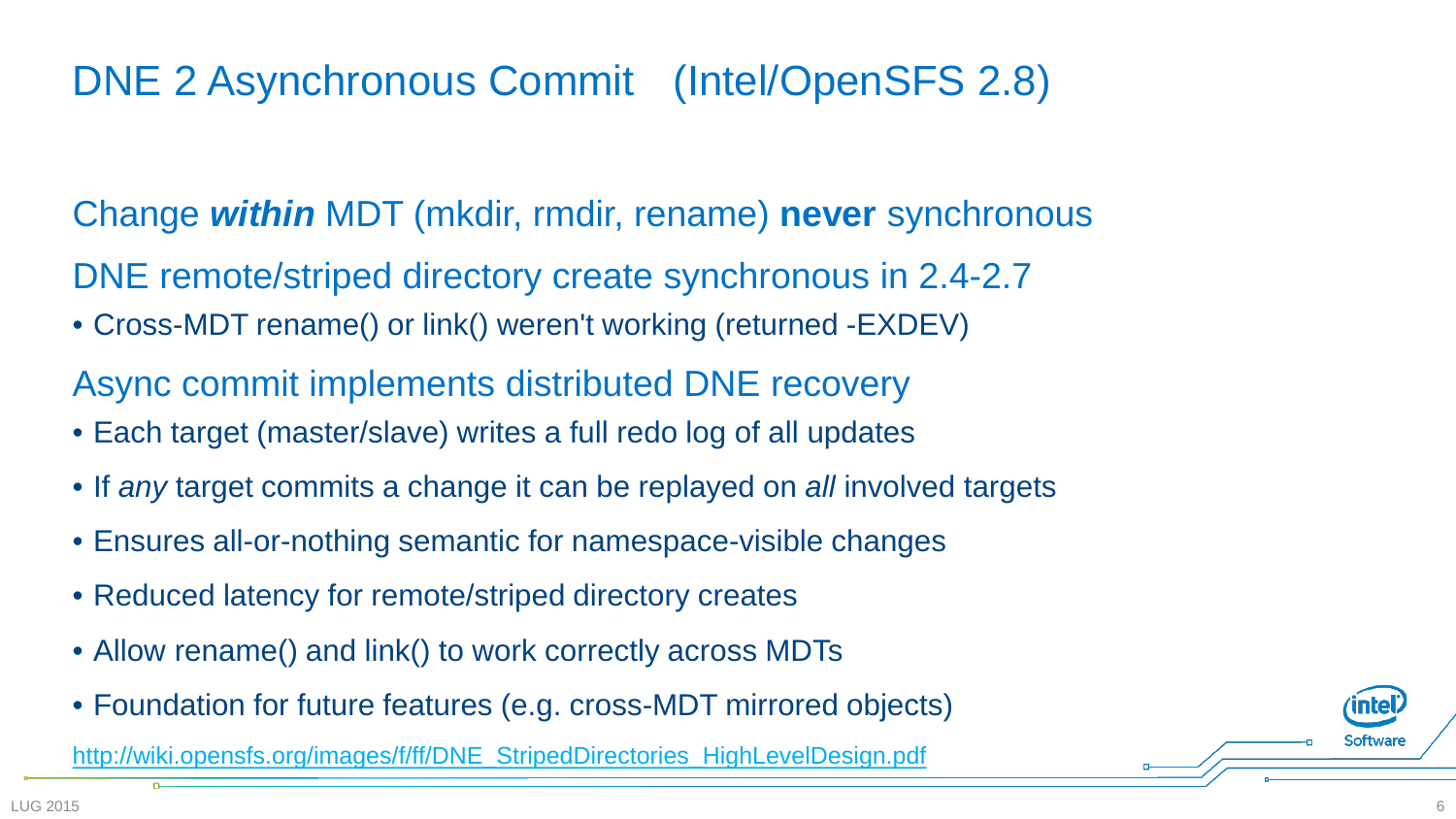# Client IO Cleanup/Speedup (Intel/OpenSFS 2.8+)

#### Clean up CLIO code and interfaces

- Simplify complex internal locking code
- Replace old ioctl interfaces with proper methods
- Remove non-functional interop code for WinNT and MacOS
	- Remove extra abstraction layer complexity and overhead
- Remove access to LOV internals throughout code
	- Preparation for handling of more complex file layouts (e.g. PFL)

#### Client Performance Improvements

- Larger RPC sizes for improved allocation and disk IO
- Single-threaded IO performance improvements

[http://wiki.opensfs.org/images/b/b7/CLIOSimplificationDesign\\_HighLevelDesign.pdf](http://wiki.opensfs.org/images/b/b7/CLIOSimplificationDesign_HighLevelDesign.pdf)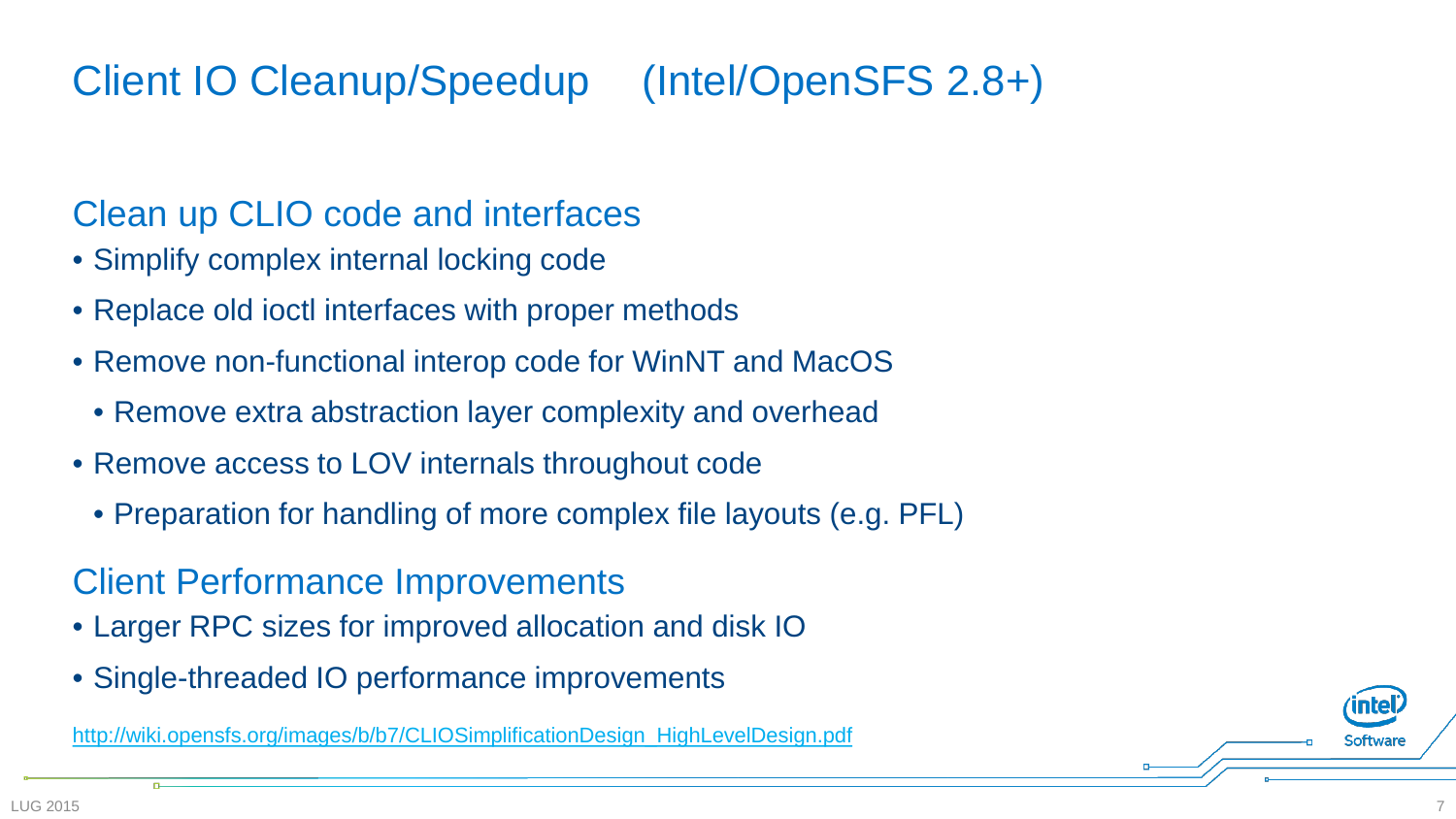## Client Metadata RPC Scaling (Bull/Intel 2.8) (aka multi-slot last\_rcvd)



Currently limited to one modifying RPC (+close) per client

- last rcvd slot on MDT for each client to reconstruct reply
- Many concurrent clients limited by MDS performance

Dynamic log on MDT for multiple saved RPC replies per client

- Each metadata-modifying RPC has a separate tag/index
- Single client multi-threaded create/unlink performance improved

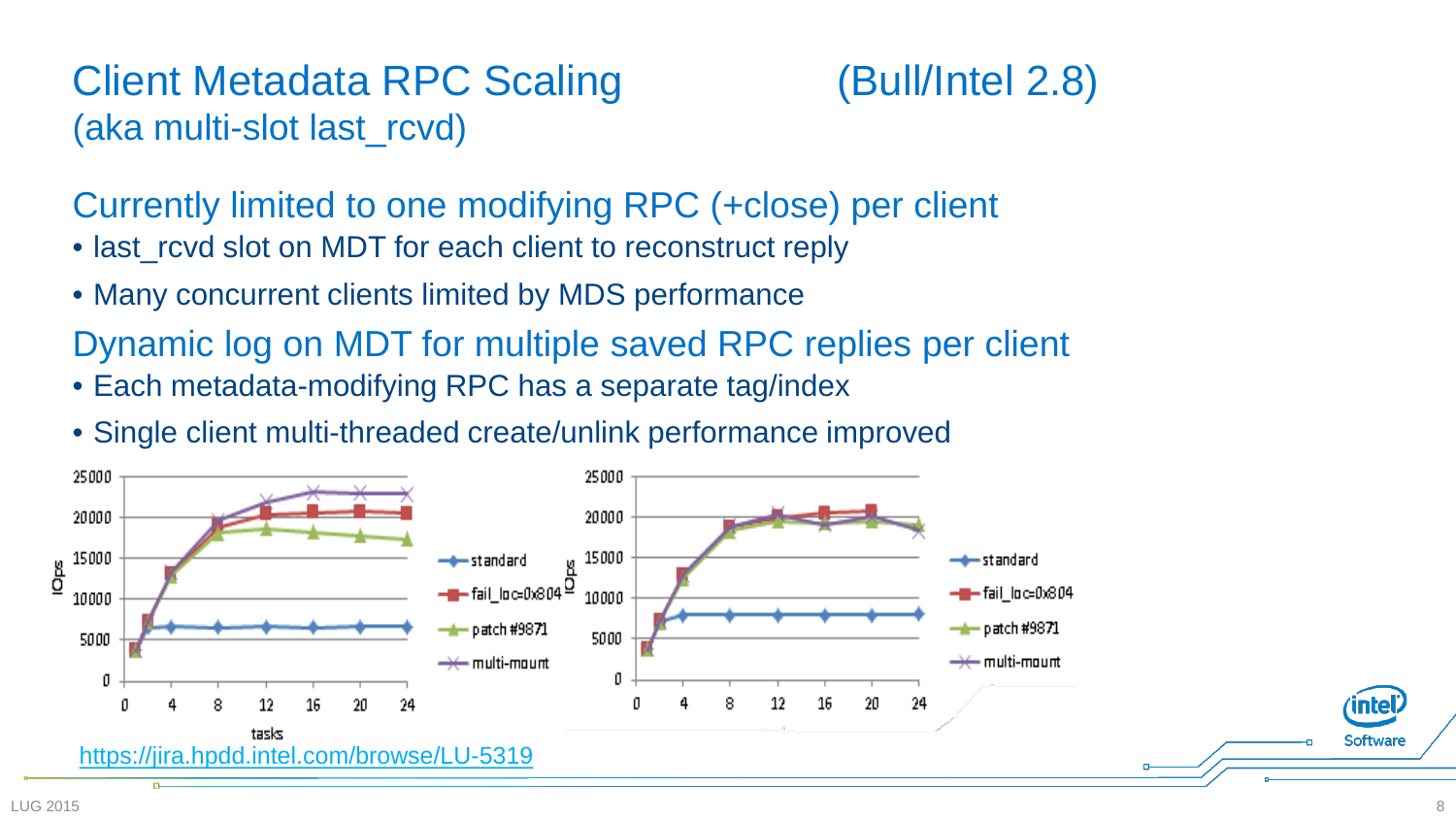# Intel® Omni-Path Architecture Gen 1 (Intel 2.8) Dynamic LNet Config Phase 2 (Intel 2.9)

- LNet support for Intel Omni-Path host fabric interface (HFI)
- Next generation interconnect from Intel
- Compatible with OFED verbs interface
- May need LNet o2iblnd tuning for best performance

### Improved Dynamic LNET Config

- Per-NI tunables instead of per-LND
- Auto-tune parameters based on network interface type
	- Optimize for Mellanox\*, Intel® True Scale HCA, and Intel® Omni-Path HFI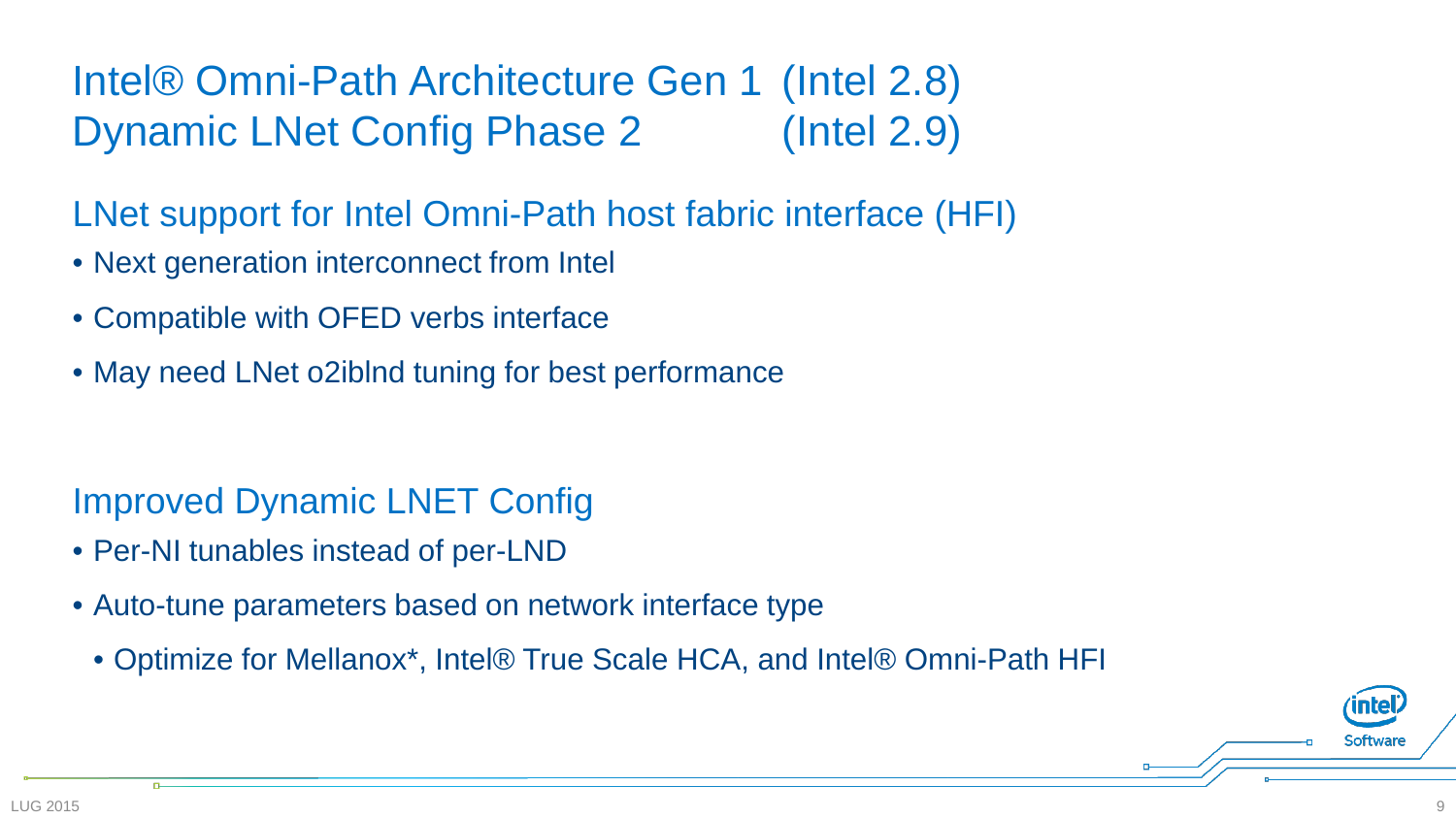## ZFS Enhancements (Intel, 2.8+)

#### Changes for ZFS OSD (2.8)

- 1MB+ ZFS blocksize (IO performance)
- Read IO optimization (IO performance)
- ZIL support for fast sync (IO & metadata performance)

Changes to core ZFS code (2.10?)

- Parity declustering (availability)
- Distributed hot spares (availability)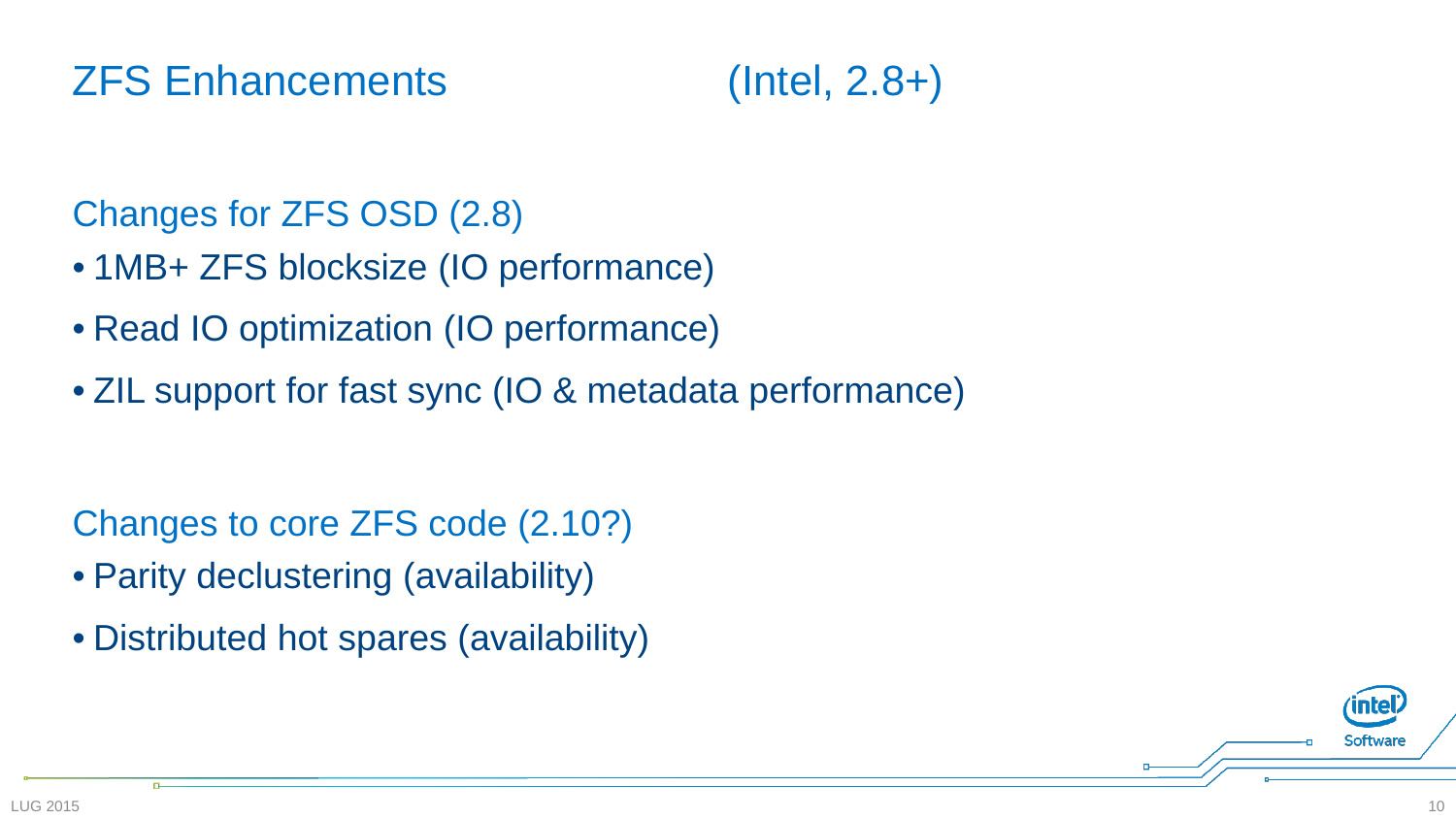

Document the PTLRPC wire structures, message flow, states

- POSIX operations (mount, open, close, setattr, create, unlink, etc)
- MDS state handling (connect, disconnect, FLD, SEQ, PING, etc)
- IO operations (read, write, truncate, setattr, grant)
- OSS state handling (precreate, orphan cleanup, destroy, etc)
- Quota management
- OUT distributed updates (DNE, LFSCK, Async Commit)

[http://wiki.opensfs.org/Contract\\_SFS-DEV-005](http://wiki.opensfs.org/Contract_SFS-DEV-005)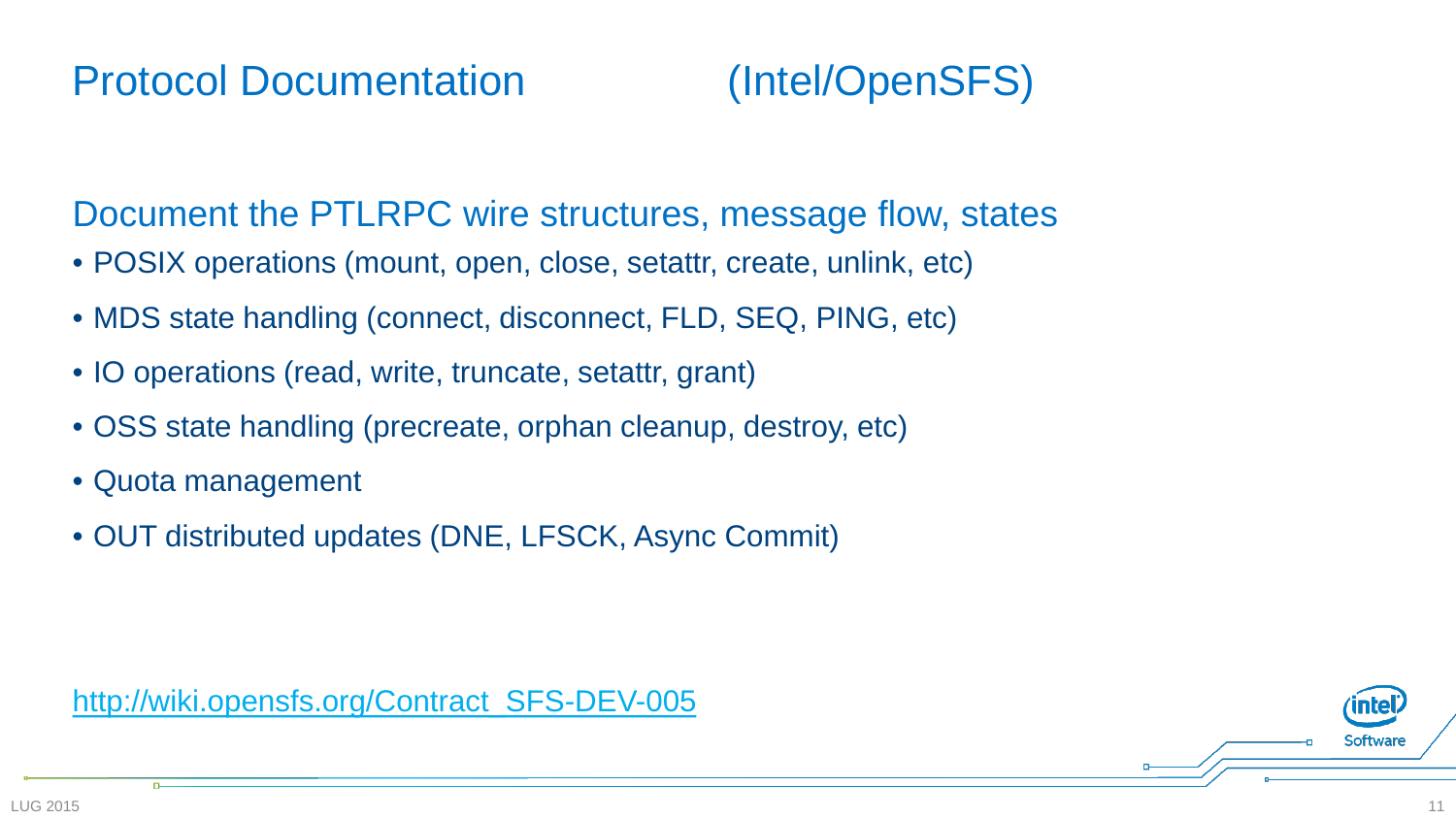

Efficiently store small files on the MDT(s)

- Avoid OST BRW RPC + disk seek + OST lock for each file access
- Use small-file optimized MDT storage (RAID-10/SSD/NVRAM)
- Avoid RAID-5/6 read-modify-write for small writes

Space usage on MDT(s) managed by quota

*Small* files are determined by the file layout

- Maximum MDT file size can be specified by min(user, admin)
- Typically expected to be  $\leq$  1MB, dependent on MDT space

Complimentary with DNE 2 striped directories

• Scale small file IOPS horizontally with multiple MDTs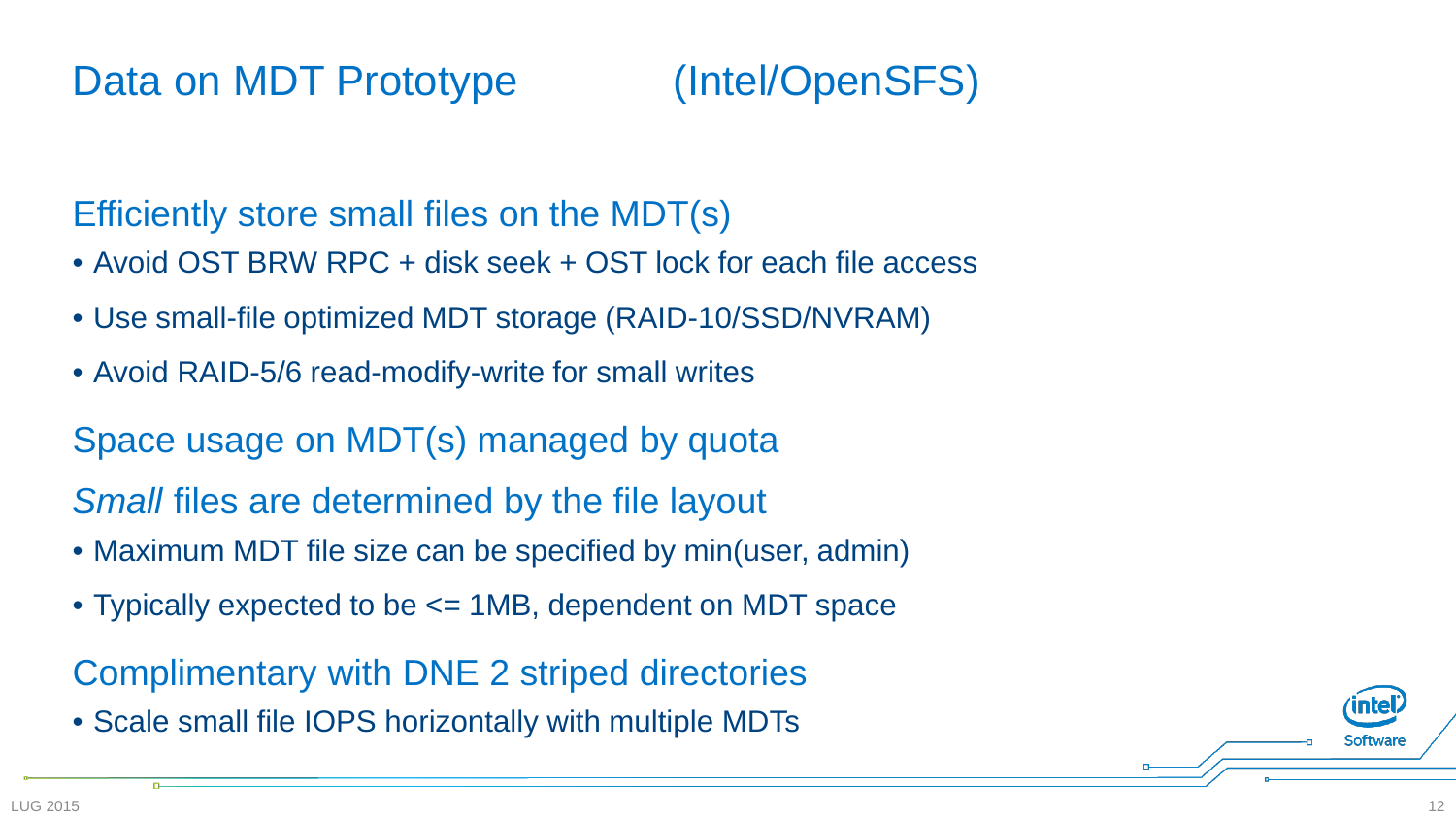## Data on MDT Implementation



DoM layout chosen at file creation time like files on OSTs

- Can't do it after write because objects are allocated at open()
- Default DoM striping on subdirectories inherited by newly created files

[http://cdn.opensfs.org/wp-content/uploads/2014/04/D1\\_S10\\_LustreFeatureDetails\\_Pershin.pdf](http://cdn.opensfs.org/wp-content/uploads/2014/04/D1_S10_LustreFeatureDetails_Pershin.pdf) [http://wiki.opensfs.org/images/b/be/DataonMDSDesign\\_HighLevelDesign.pdf](http://wiki.opensfs.org/images/b/be/DataonMDSDesign_HighLevelDesign.pdf)

**inte**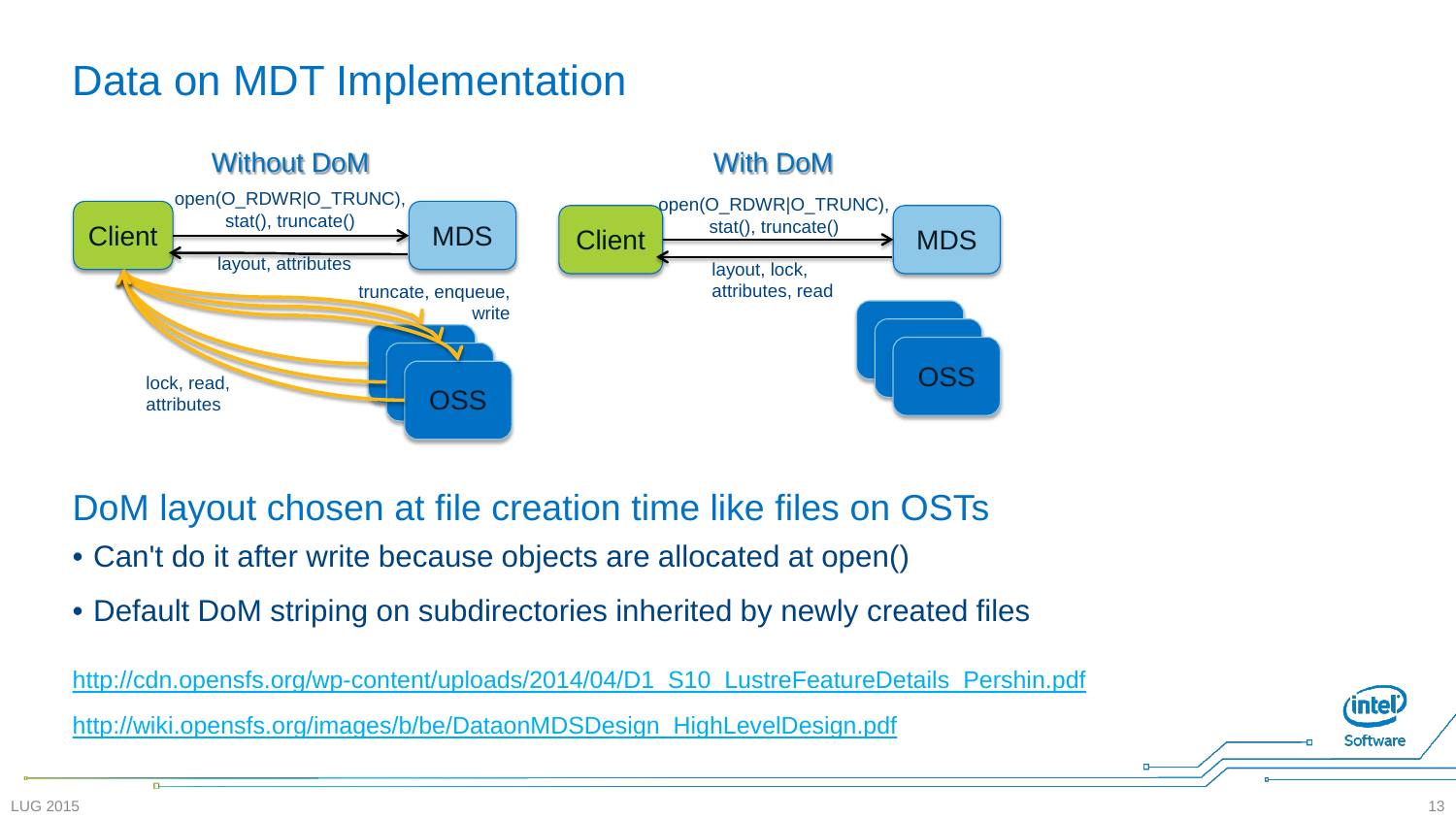# Progressive File Layout Prototype (Intel/ORNL)

#### Allow compound layouts for regular files

- Component layouts describe one or more extents of a file
- Layout extents do not overlap for PFL files
- Start with few stripes, increase stripe count as file size increases
- Balance lower overhead vs. performance and space balance

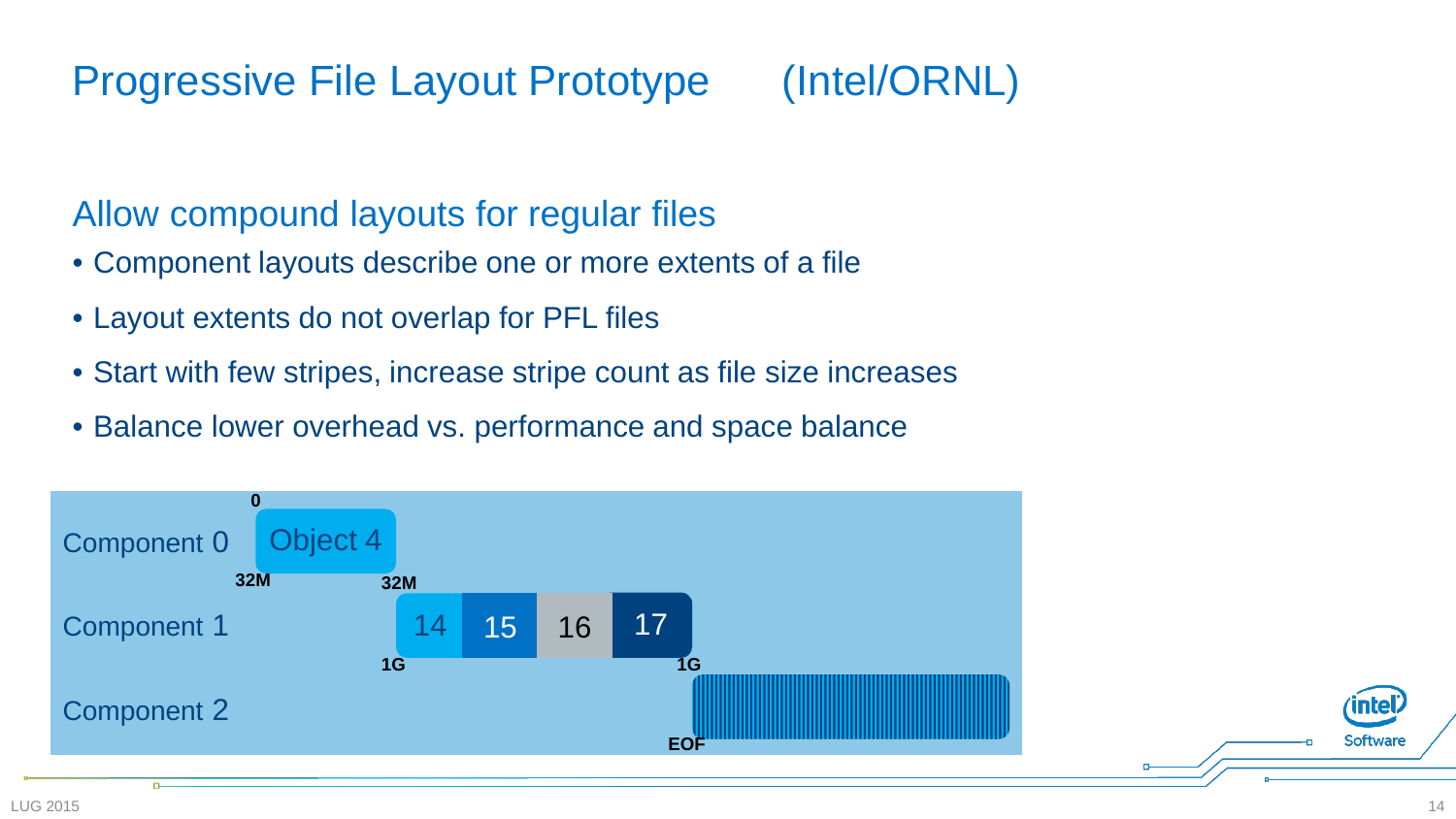## Miscellaneous features

#### Code cleanups (Cray\*/Intel®/ORNL)

- Remove dead code and useless wrappers
- Update to match upstream kernel coding style
- Port patches to/from upstream kernel
- Clean up or eliminate server kernel/ldiskfs patches

### Project Quotas (DDN\*)

• Allow quota tracking on subtrees independent of UID/GID

#### Network Authentication and Encryption (Bull\*/IU\*/Seagate\*)

- Kerberos user/node authentication, RPC encryption
- Shared Secret Key node authentication, RPC encryption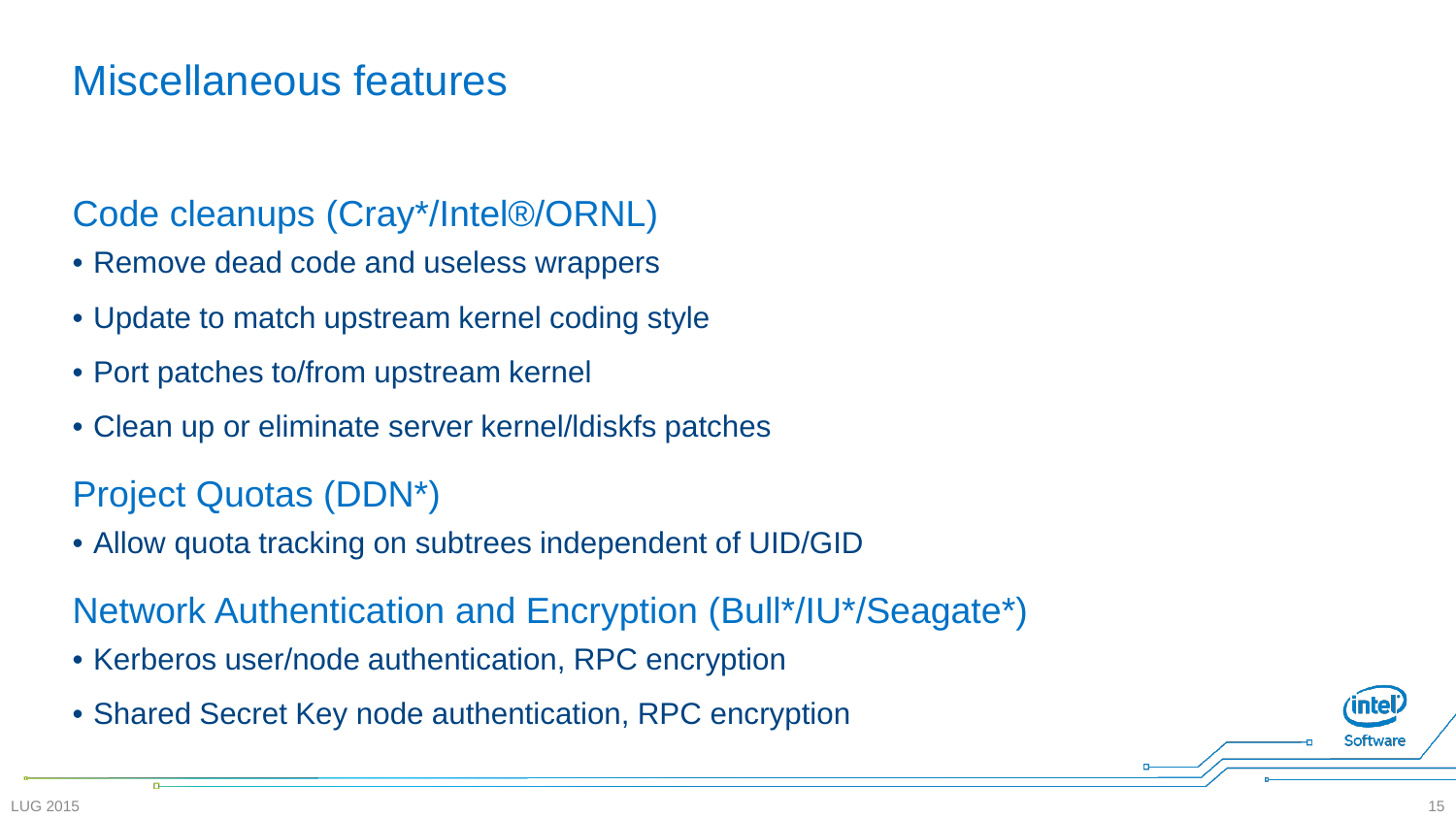## Legal Information

- No license (express or implied, by estoppel or otherwise) to any intellectual property rights is granted by this document.
- Intel disclaims all express and implied warranties, including without limitation, the implied warranties of merchantability, fitness for a particular purpose, and noninfringement, as well as any warranty arising from course of performance, course of dealing, or usage in trade.
- This document contains information on products, services and/or processes in development. All information provided here is subject to change without notice. Contact your Intel representative to obtain the latest forecast, schedule, specifications and roadmaps.
- The products and services described may contain defects or errors known as errata which may cause deviations from published specifications. Current characterized errata are available on request.
- Copies of documents which have an order number and are referenced in this document may be obtained by calling 1-800-548-4725 or by visiting [www.intel.com/design/literature.htm.](http://www.intel.com/design/literature.htm)
- Intel technologies' features and benefits depend on system configuration and may require enabled hardware, software or service activation. Performance varies depending on system configuration. No computer system can be absolutely secure. Check with your system manufacturer or retailer or learn more at <http://www.intel.com/content/www/us/en/software/intel-solutions-for-lustre-software.html>.
- Tests document performance of components on a particular test, in specific systems. Differences in hardware, software, or configuration will affect actual performance. Consult other sources of information to evaluate performance as you consider your purchase.
- For more complete information about performance and benchmark results, visit [http://www.intel.com/performance.](http://www.intel.com/performance)
- Intel, the Intel logo and Intel® Omni-Path are trademarks of Intel Corporation in the U.S. and/or other countries.

\*Other names and brands may be claimed as the property of others

© 2015 Intel Corporation.